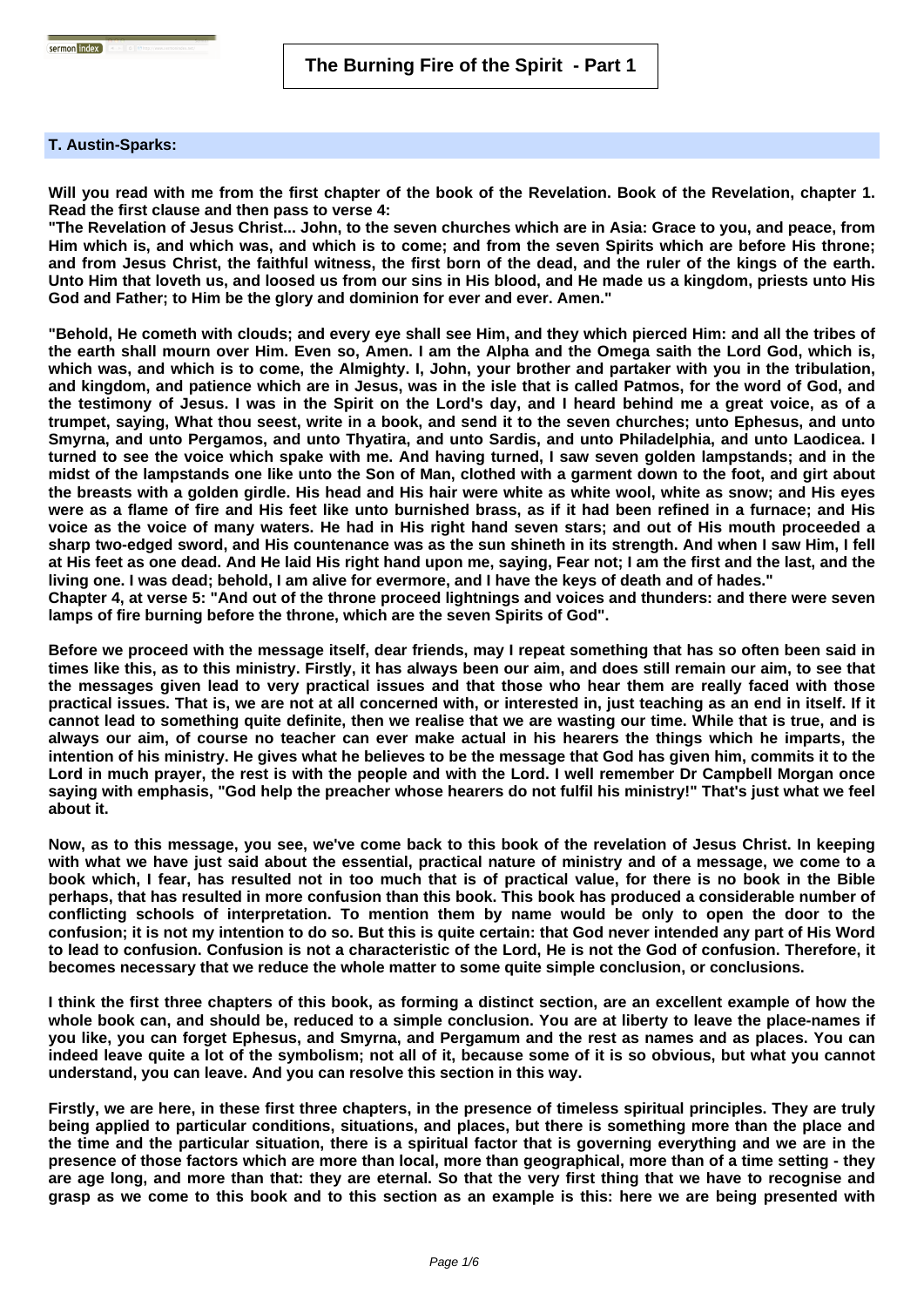**something that is in the mind of God which touches this situation, or all these situations which are set forth here, and what we have to do is to get hold of what that is in the mind of God. It is one thing; it may have many aspects, but it is one thing. And to get hold of that one thing is the key both to this section and to the whole book. I'll not mention for the moment what it is, we are coming to that presently.** 

**Secondly, we are in the presence of one of those crisic points, it may be the last, when the Lord calls to account for all that He has given. Is that clear? That is, of course, quite clear in this section, it governs all the rest of the book, but keep to this section; the Lord had given much to the church and to the churches. They had received a lot through His apostles, through His servants. They had a great wealth of spiritual inheritance. And when the Lord has done anything like that, at any time in history, it is as though at given points He comes back and says, "Now, what about it? What about it? I have given, I have revealed, I have made known. I have entreated, I have implored, I have besought. I have exhorted, I have warned... now the time has come when some reckoning has to be made and an answer given." You will see that the Lord has done that more than once in history, but here we are in the presence of such an occasion. I say, it may be the last, because this book does stand in relation to the end, doesn't it, the Lord's coming. But here is a principle as well as a time application of the principle, and it is: we are here in the presence of a crisis, the nature of which is just this. The Lord is saying, "How do you measure up to all that I have given? How do you stand in the light of the whole deposit that has been made with you?" And this crisis is a very serious one. It is critical indeed, as you notice, because the issue is the alternative between continuance or discontinuance; the vessel, the lampstand remaining, or being removed. That's the crisis. It's that of the whole future.**

**Thirdly, we are here made aware that the Lord's desire is to bless. His is a positive attitude, not a negative. While He has to put His finger upon the things that are lacking, the things with which He does not agree, you'll notice that He invariably ends His quest with, "To him that overcometh will I grant..." "Will I grant..." The Lord's desire in every case, in every situation, however bad it is, His desire is to bless. He is on positive lines. There may be rebuke. There may be exposure and uncovering. There may be warning, there may be exhortation, but there's a promise suspended before everybody. A wonderful promise. Everybody is faced ultimately, not necessarily with doom, but with the good pleasure of the Lord. His desire is to bless. He may condemn, but His condemnation is to clear the way for blessing. He may have to judge. He may have to break, but that is to provide the ground for blessing. He may warn with a solemn voice, but His warnings are coupled with His desire that these people should come into something more of His grace, of His goodness. And you cannot read these promises to overcomers without being tremendously impressed with this: that it seems that the greatest delinquents, those who have failed most, are offered the highest blessing. So it was with Laodicea. You cannot get any further than to sit with Him in His throne, and that's the offer to Laodicea. All the things that are judgeable are found there, but the highest reward is offered. It is from the very depth to the very height. That's His thought for His people.**

**Finally, and supremely, we are confronted with that for which the Lord is looking. That's going to be the point on which the message turns: that for which the Lord is looking and, it has to be said, without which He cannot justify the continuance of a vessel of testimony. That is, dear friends, what we have got to focus upon. What is it that the Lord is looking for? Now, many things were thought to be, by these churches, were thought to be the things that the Lord was looking for, and they were not. They were not; turned out that they were just not the things that the Lord was looking for. He had His own object before Him and He could not be satisfied with anything less or other as an alternative to that.** 

**Now, that is the summary of this first section in the first three books. I hope you have been able to grasp it, that I have simplified the interpretation, and that you can see, even if only in the last thing that I have said, the supreme thing, that, that only, that essentially for which the Lord is looking when He has given so much to His people.** 

**From that point we come to:**

**The Method.**

Sermon index **Reserves** 

**The method employed by the Lord, by the Holy Spirit for reaching the end upon which the heart of God is set. The method employed... that is, of course, comprehensively and inclusively seen in the presentation of the Lord Jesus which we have in chapter one. That is always God's method, is always the method of the Holy Spirit: to bring Christ in His supreme fullness into view.** 

**No one, meditating upon that vision of the Son of Man given in that chapter, could doubt that you have there a presentation of the fullness of Christ. How full! I confess to you, dear friends, that in meditating on this for**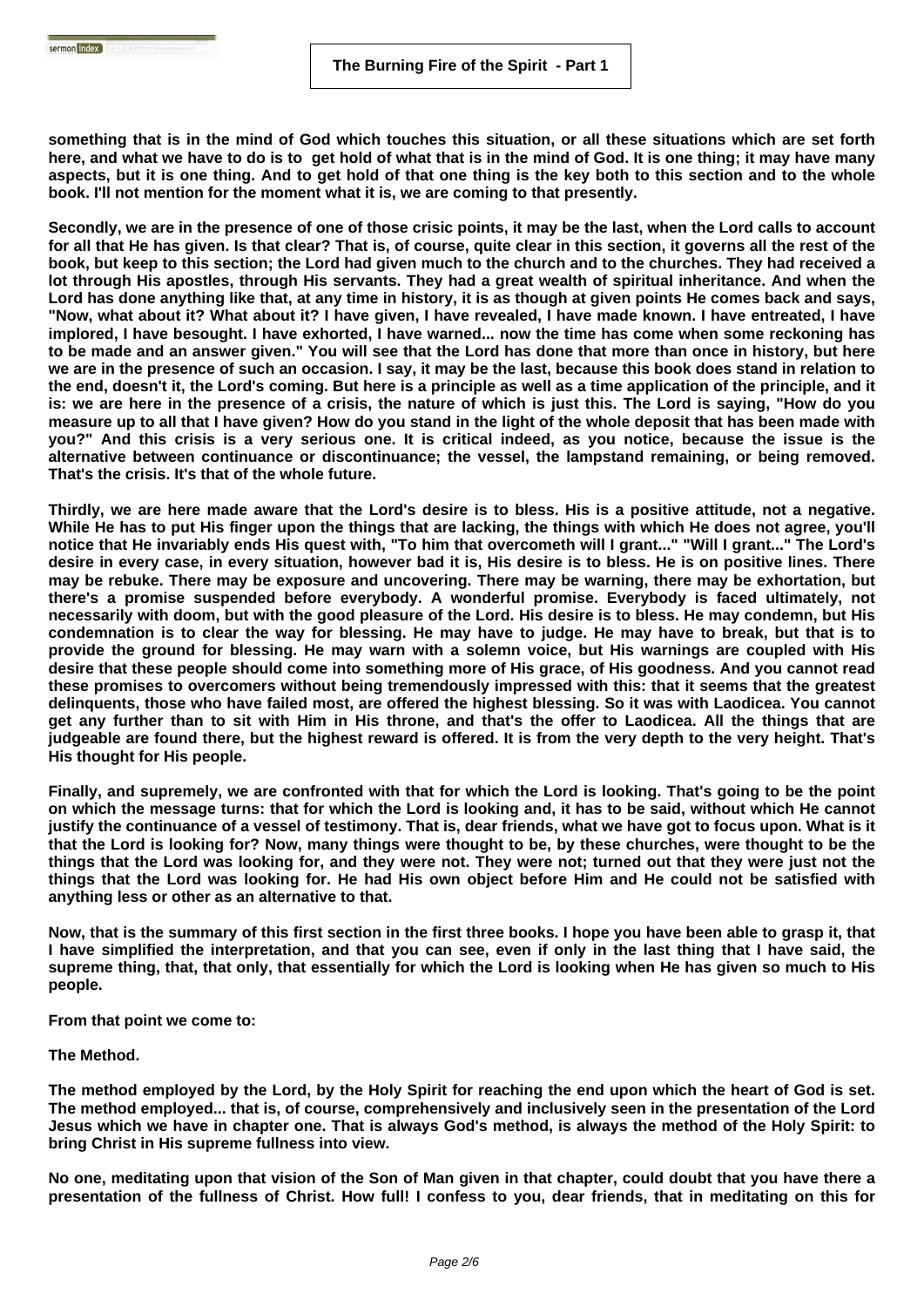**many days, for a long time now, I have found my greatest difficulty, my greatest difficulty to be to comprehend the fullness of every fragment. I'm not exaggerating when I say that into almost every fragment of this presentation of Jesus Christ you could crowd a mass of what is in the Bible. What to leave out is the difficulty!** 

**Here the Holy Spirit's method comprehensively is to bring back Christ, not partially, but in fullness. Christ in fullness. And as you look at it, you will find that it is a seven-fold characterisation of the risen and governing Son of Man.** 

**It's into those seven aspects that so much is crowded; that everything is crowded. We may just mention what they are: the garment with which He is clothed down to the foot. The girdle of gold about His breasts. The head and the hair: white as wool. The eyes: as a flame of fire. The feet: as burnished brass. The voice: as the sound of many waters. And the sword: sharp and two-edged proceeding out of His mouth. Who can comprehend all that? The seven-fold characterisation of the Son of Man. That is presented, projected, before, in this case, the churches; if you like, the church in its fullness represented. And this seven-fold characterisation is the basis of the examination which is going to take place, and of the judgement which is going to be declared. It's according to what is here at every point that everything is going to be tested and determined.** 

**These are the features that constitute His quest. You ask, "What is it the Lord is after, is seeking?" The answer is: that which corresponds to these features of Christ. If you can understand what they signify, then you know exactly what He is after.** 

**This presentation of Christ is first of all, personal. And then you find that it becomes corporate: He is holding the churches in His hand, He is moving to and fro amongst them. He and they are, in a sense, identical, and what He is really seeking is that what is true of Himself, shall be true of His church in every place, in every location, in every expression.** 

**Now, in chapter 1 verse 4 you have this phrase: "The seven spirits which are before His throne". And if you pass over to chapter 4, at verse 5 you have another reference to those seven spirits, but in a particular form, "There were the seven lamps of fire burning before the throne which are the seven spirits of God". Seven lamps of fire burning before the throne. Of course, 'seven spirits' is another symbolic way of speaking of the Holy Spirit - the Holy Spirit, we may put it, (and we have authority for so doing) in a seven-fold expression.** 

**A Seven-fold Expression of the Holy Spirit**

sermon index **and the company** 

**It is one Spirit mentioned here, as in the symbolism of seven spirits before the throne. The throne, we know and understand, is the symbol of government, of authority.** 

**Lamps of fire... the throne functioning as lamps of fire by the Holy Spirit. We know what lamps of fire are, originally the word is "torches" - we know what that means. The function of a lamp of fire is first to reveal, then to test, and then to determine values. The throne is in action here in that way, quite clearly: to reveal, to test, and to determine. I'll have more to say about that presently.** 

**This is, to come back to chapter 1, the expression of Christ by the Holy Spirit in a seven-fold characterisation. They are before the throne; it is the throne that is here in action, let us keep that in mind. It's the throne that has come into action here by the Holy Spirit in relation to the fullness of Christ in all the main features of His character. The picture is quite simple, even through the intricate symbolism: the throne is the seat of government.** 

**The ministry of the Spirit is the seven-fold, "what the Spirit saith to the churches". Notice that: seven times, "what the Spirit saith". And what the 'Spirit saith' He is saying as from or before the throne of government. And what He is saying is that this One who is brought into view is this, and is that, and is that. Seven major characteristics of Christ. Christ is that! The throne of government stands by that! The Spirit challenges concerning that. "What the Spirit saith..." seven times over. It's that. The seven lamps of fire which are the seven Spirits of God. It is what that throne is looking for, requires, and demands. So that the ministry relates to those Divine features which are the features of the Son of Man.** 

**Time to hurry on, much as we want to we're brought up short by that title at once: "One like unto the Son of Man". The margin corrects it, because the same writer, the same writer wrote in the gospel chapter 1:51 and there you can't mistake the fact that he says, "the son of man". Jesus saying to Nathanael, "Hereafter you shall see the heavens open, the angels of God ascending and descending upon..." it cannot be a son of man, "THE Son of Man". And so it is here, this One presented.**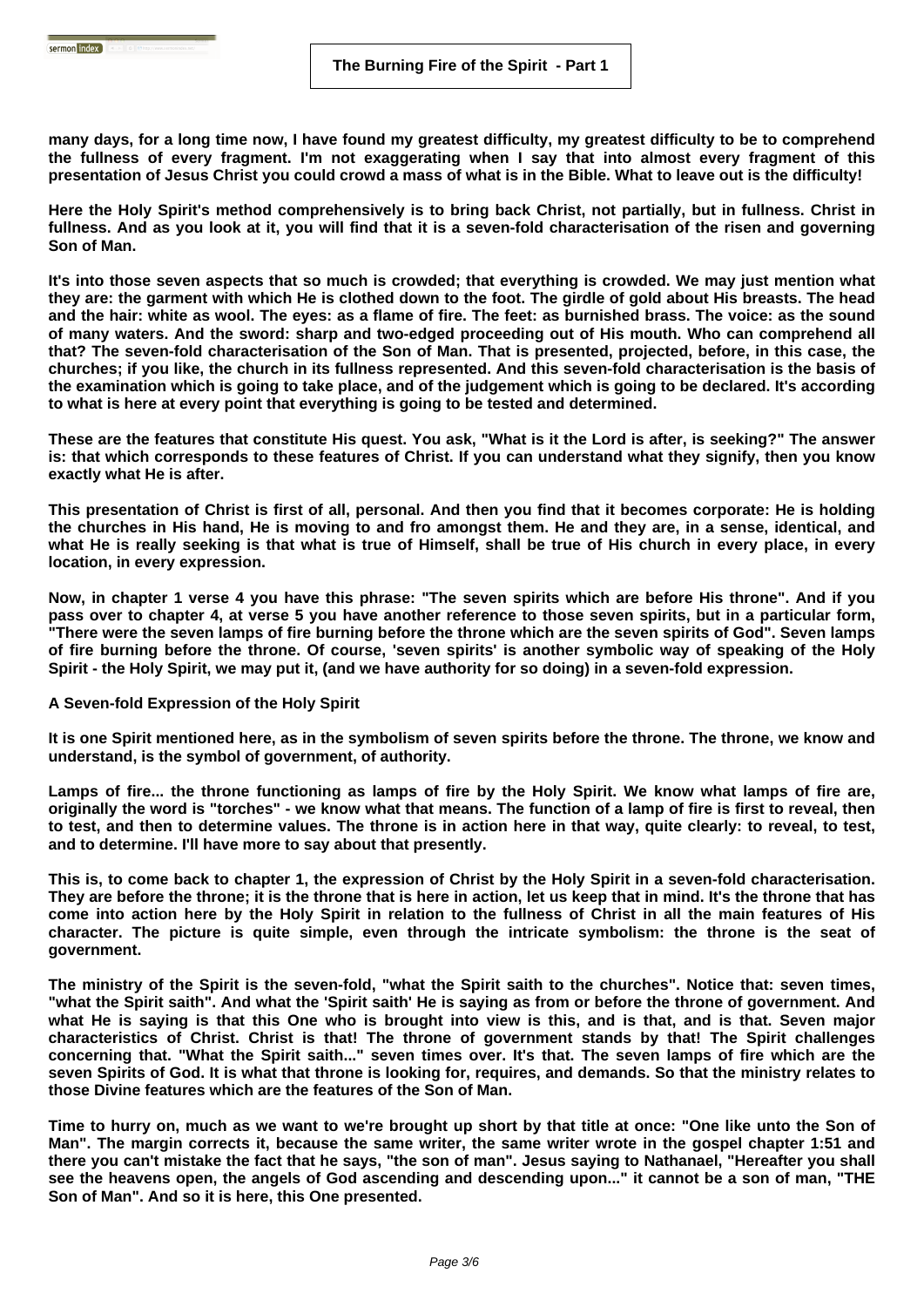**Does it not impress you, dear friends (I hope I'm not wearying you with too much detail), does it not impress you when you read this description of the Lord? Look at this description in all its detail and then hear what He says about Himself. Does it not impress you that this one is described as, "the Son of Man"? Why, you would expect that of all places in the Bible, that here you would find "the Son of God". He is the Son of God, but that is not what He is called here in this particular connection. Son, the Son of Man. What does that mean? It's a title which comprises firstly, God's original, first thought as to this special creation called "man". When God said "Let us make man..." He was doing a new thing, He was embarking upon a particular kind of creature; a special creation. And in so doing, He had a thought bound up with that, or large thoughts, bound up with mankind. The Son of Man embraces that thought of God originally: man. It embraces, in the case of the Lord Jesus, God's loss as to His purpose, desire, thought, in man. God's loss. Oh, when man departed from the way of God, God lost in that man what He had intended. And in this Son of Man, that is taken up - God's loss! That of which God has been deprived by man's sin and willfulness and satan's interference. But this term also embodies God's redemption of man! "Son of Man", that's related to God's redemption of man and therefore of that which He had lost. Further, 'Son of Man' includes the Divine perfection of the man which God made. Getting very near to the vision now, aren't we? And finally, Son of Man as relating to the Lord Jesus, is God's model for all His further activities where man is concerned. There you have the five-fold component of this title: Son of Man.** 

**Now you know what the Lord is after; what the churches, and the church are intended to be in the mind of God; what God is seeking, what the Son of Man is seeking, what the Holy Spirit in His seven-fold activity is seeking is one thing: correspondence to the Son of Man. That that Son of Man shall be found repeated in character in all men. The church is chosen for that. Seven lamps of fire, they'll reveal how far that is true, and how far that is not true. They test everything on that ground: does this answer to what Christ is like, what the Son of Man is like? And, having found the answer, judges accordingly. That is the quest: to illumine and search; to discriminate between what is Christ and what is not Christ; to purge, if it may be, of all that is not Christ and to establish what is. That's the sum of these three chapters.** 

**Lamp one. Seven lamps... burning before the throne. Lamp one: the first aspect of Christ with which we are met, the ground of the Holy Spirit's quest and activity. What is it? A garment down to the foot.** 

## **A Garment Down to the Foot**

**This is not the priestly robe, and this is not the kingly robe, it is just a garment. It is not described at all, it is simply stated that He was clothed, and with a garment down to the foot. He was clothed, and fully clothed... fully clothed.** 

**Do you remember that the very first effect of man's sin was the consciousness of nakedness? It was sin that brought about that consciousness. We're told precisely, immediately man had sinned they knew that they were naked. The realisation of it. Their consciousness was changed because their nature was changed. And the changed nature was first marked by a sense of shame; shame. Do you notice that the very first work, genuine work of the Holy Spirit toward redemption and recovery is to produce a sense of shame? I'm afraid many supposed, professed conversions lack that, or lack it sufficiently, but any true, genuine work of the Holy Spirit begins there. We cover up our face with shame... the consciousness of our undoneness, our... what the Bible means by our nakedness in the sight of God: shame.** 

**Look here in chapter 3 of this book, at verse 17: "Because thou sayest I am rich and have gotten riches and hast need of nothing and knowest not that thou art the wretched one, and miserable, and poor and blind, and naked..." Few more terrible judgments could be passed upon anybody than that; "You have no sense of need, or of shame; you have no consciousness of how you really stand before the eyes that are a flame of fire... You think you're all right, you think you're covered; 'I counsel thee to buy of Me gold refined by fire that thou mayest become rich and white garments that thou mayest clothe thyself and that the shame of thy nakedness be not made manifest...'". This is symbolic language relating to spiritual truths. God immediately proceeded to make clothing for man, to cover him, to put away from His own sight man's sin.** 

**Now you come to the Son of Man, the last Adam. Here He is clothed down to the foot. He, in other words, has a fine, keen sense, and sensibility of what is fitting to the presence of God. Don't you feel that's searching? In so many instances and matters in these churches, that was just the trouble. They had not that due sense, that fine sense, of what is suitable to God, what is right for God, what becomes God. They're putting all sorts of things forward, but no, no, this one thing was so often missing.** 

**Now, this is capable of very wide and manifold application. See, clothes, clothes are usually the expression of**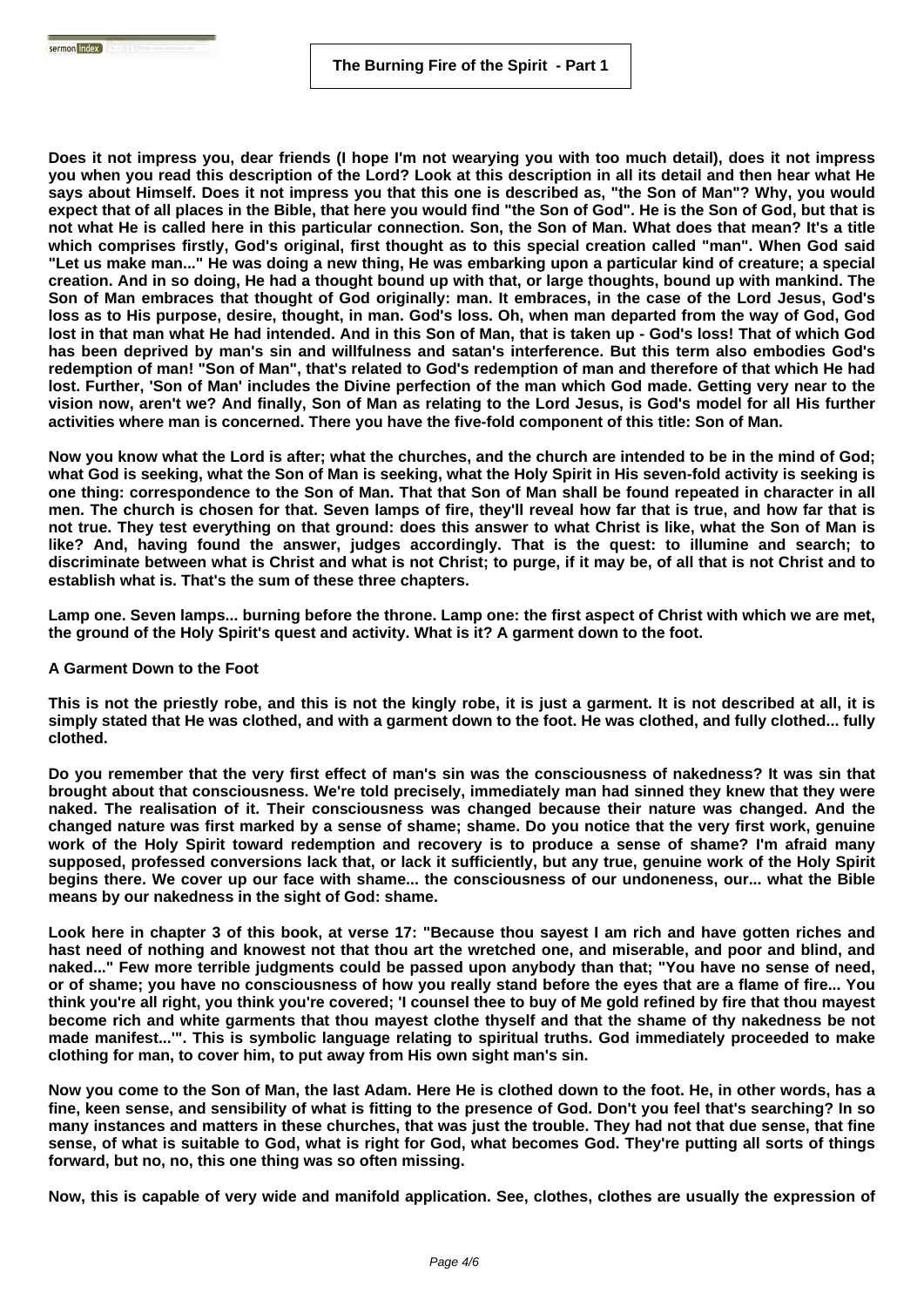**the person who wears them. Untidy clothes, unbrushed clothes, careless clothing... betrays the person. Oh, we could go over that whole ground couldn't we? What a searching word for the whole question of clothing or not clothing in these days, before God... but here is the symbolism; it's spiritual, it's spiritual. It is what we are in ourselves before God as producing shame, self abasement, but then - thank God - what the Son of Man has secured and provided for us in a garment of righteousness that we can stand in the presence of God.** 

**I said to you a little while ago friends, that you could crowd into every one of these fragments a mass of the Bible. Into that one word, "clothed" you crowd the whole of the letter to the Romans, and again the letter to the Galatians, and much more. It is this question of the righteousness which is through faith in Jesus Christ, the righteousness of God. "I counsel thee to buy of Me white, white raiment..." and the white raiment is the righteous acts of the saints; it is the righteousness of God given to us in Christ, the Son of Man.** 

**You see what a large realm that opens up: how do we stand before God? Are we projecting ourselves before God? Are we standing as before the Lord, amongst His people, or alone, or anywhere in this world and obtruding our natural life in any form upon the eyes and the consciousness of those around? What a lot of that there is, even, even in our religion and even in our feigned spirituality; making an impression of meekness or what-not. And behind it, it's the impression of ourselves! Oh no. We are right at the beginning of the foundation of everything here.** 

**What is our standing before God, what is our standing before our brethren; our standing at all? It can only be what we are in Christ. It must never be anything other than that. What we are in Christ! What Christ has been made unto us as Wisdom and Righteousness and Sanctification and Redemption. Clothed... "Put ye on the Lord Jesus." "Ye have put off the old man..." the figure there, quite clearly in the original languages are the garments being put off, one garment being put off and another being put on. You have put off that garment of Adam, the old man, and you've put on Christ. Another garment, another clothing.** 

**The first challenge of the Holy Spirit is this: How much of a view of us is appearing? What we are? Making an impression? Oh, God save us from wanting to make an impression... being outstanding and singular and different in order to draw attention or to register something that brings us into view. The Lord have mercy on us... It is Christ our clothing, the only fitness, seemliness for the presence of God. And believe me, dear friends, the ultimate question of all these searchings is: the presence of God, standing in the presence of God, that you may stand before the presence of God. We can't do that in our natural condition because that is nakedness and shame. You know how much the New Testament says about this matter, when we appear before Him and when He appears, whether we shall be naked before Him in that day.** 

**Well, again, it's a symbolic word, but oh, how searching it is, but how blessed it is, how it will drive us again to our most blessed of all blessings: the clothing of a righteousness that is not our own, but the righteousness of God through faith in Jesus Christ. But I say again, it deals with all, all this: every aspect of Self coming into the picture, it does; every aspect of ourselves coming into the picture. The Spirit is a lamp of fire... exposing, searching, determining. And that with this One in view.** 

**I close at this point for the time being with this: The Lord lead us to seek more and more, that we may have this fine sense of what is proper to God. You see what that means in the natural, coming into the presence of a person of honour. I remember reading the Seer of Chelsea, Carlyle, going on a visit to Queen Victoria. And being what he was, a philosopher and the recluse, he never bothered about how he dressed and he appeared most shabbily at the palace, most shabbily. And what a scandal it was to Queen Victoria! She never got over it; all his philosophy and all his genius and everything else went for nothing; the man hadn't any sense for what is fitting for the presence of a queen. Well, that's only a sideline, you know it works like that in the natural, but how much more for the Lord! When we come together, what is fitting for the presence of the Lord? And we would always be in His presence...** 

**May the Spirit check us up continually on that which is not suitable to abiding in the presence of the Lord, and say, "Now, that's not consistent with the Lord, you'll have to change your clothes a bit in this matter..." you see what I mean? Well, is that practical? Is that just teaching again? A subject, a theme? I say, beloved, very little could be more searching than that.** 

**The Lord lead us to this same quest as is in His own heart, for on this matter, remember, He puts on the one side the highest value, on the other side the most scathing denunciation. Listen to Him with the Pharisees, their fine clothes, their garments, their pretences, their outward adornments... He saw right through to their nakedness. Oh, how scathing to hypocrisy, pretence! God sees. God sees. No, that won't do, but here is a blessing for those who will seek continually to cultivate that sense of what really belongs to the Lord; the**